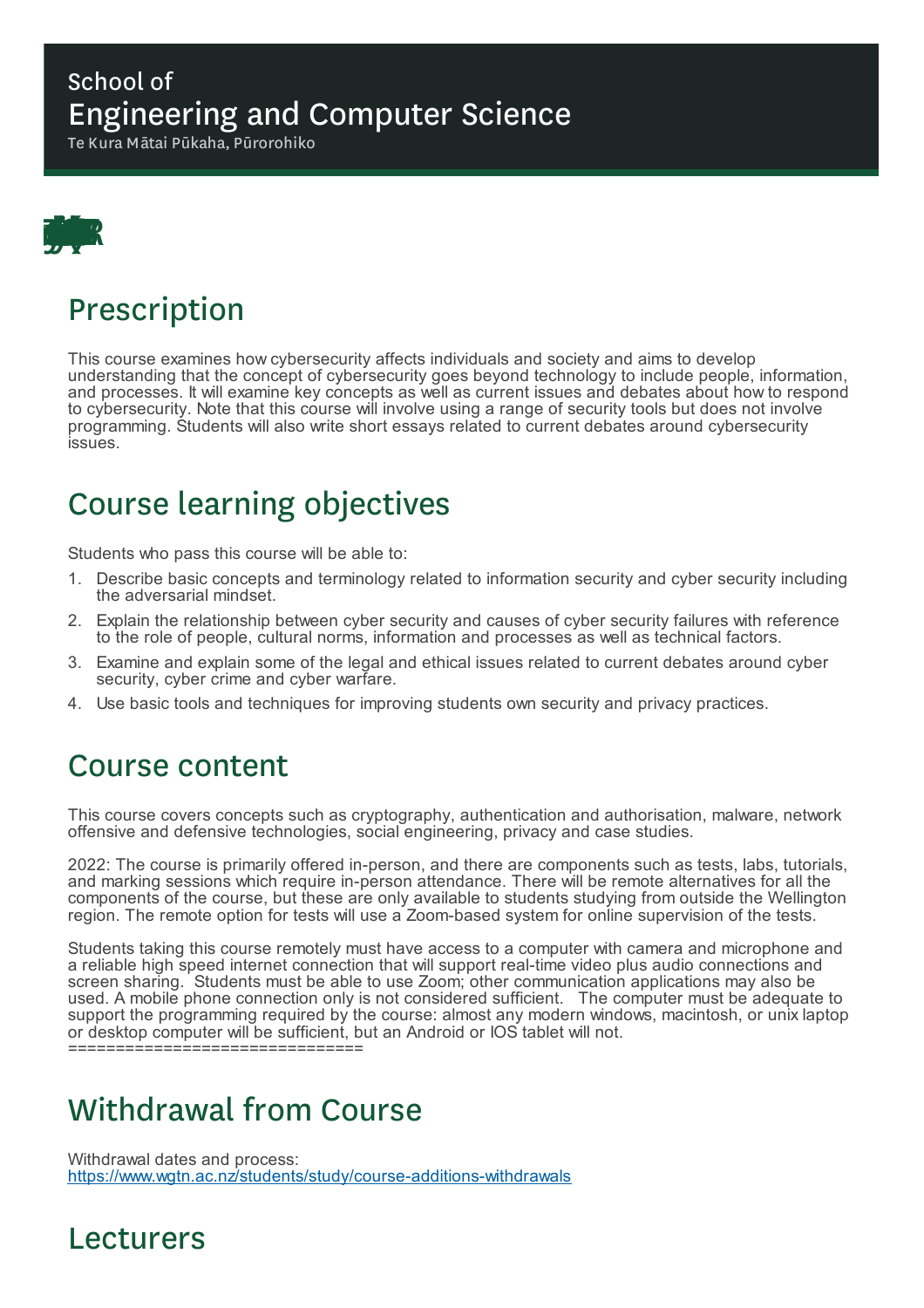## Harith Al-Sahaf (Coordinator)

harith.al-sahaf@vuw.ac.nz 04 463 5656 CO 129 Cotton Building (All Blocks), Gate 7, Kelburn Parade, Kelburn

ian.welch@vuw.ac.nz 04 463 5664 AProf Ian Welch



lisa.patterson@vuw.ac.nz

# Teaching Format

This course will be offered in-person and online. For students in Wellington, there will be a combination of in-person components and web/internet based resources. It will also be possible to take the course entirely online for those who cannot attend on campus, with all the components provided in-person also made available online.

During the trimester there will be three lectures, and one laboratory per week.

## Student feedback

Student feedback on University courses may be found at: www.cad.vuw.ac.nz/feedback/feedback\_display.php

## Dates (trimester, teaching & break dates)

- Teaching: 28 February 2022 03 June 2022  $\blacksquare$
- Break: 11 April 2022 24 April 2022  $\blacksquare$
- Study period: 06 June 2022 09 June 2022
- Exam period: 10 June 2022 25 June 2022

## Class Times and Room Numbers

#### **28 February 2022 - 10 April 2022**

- **Monday** 10:00 10:50 LT103, Maclaurin, Kelburn  $\blacksquare$
- **Wednesday** 15:10 16:00 LT103, Maclaurin, Kelburn
- × **Thursday** 10:00 - 10:50 – LT103, Maclaurin, Kelburn
- **25 April 2022 - 05 June 2022**
- **Monday** 10:00 10:50 LT103, Maclaurin, Kelburn
- **Wednesday** 15:10 16:00 LT103, Maclaurin, Kelburn
- **Thursday** 10:00 10:50 LT103, Maclaurin, Kelburn

## Other Classes

Students must sign up in myAllocator for a regular one-hour laboratory session each week. Students should plan to attend all weeks.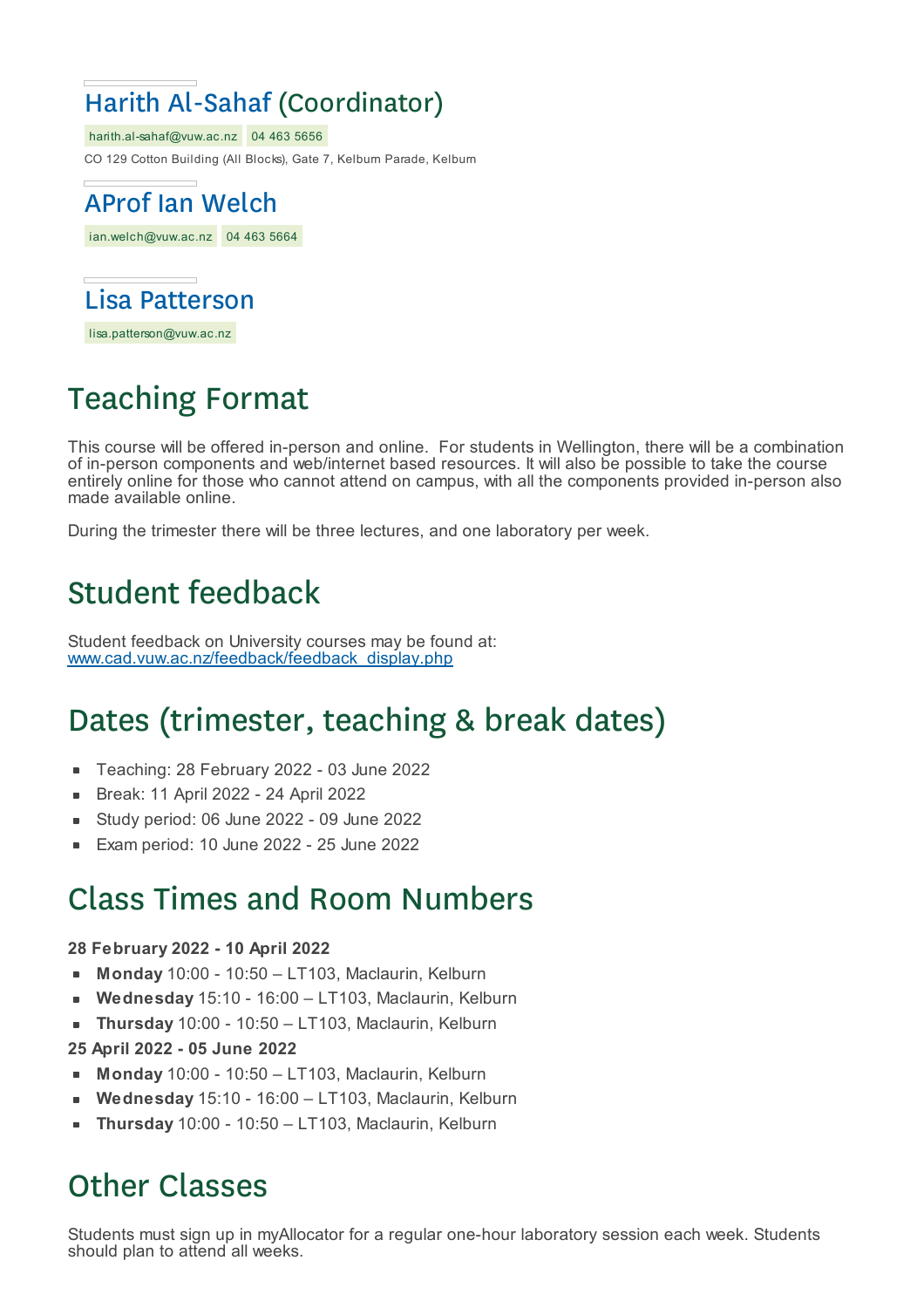## Set Texts and Recommended Readings

## Required

There are no required texts for this offering.

## Mandatory Course Requirements

In addition to achieving an overall pass mark of at least 50%, students must:

- Achieve at least 40% across the two tests.
- Achieve at least 40% across the assignments and laboratory exercises.

*If you believe that exceptional circumstances may prevent you from meeting the mandatory course requirements, contact the Course Coordinator for advice as soon as possible.*

## Assessment

The course will be assessed through assignments, laboratory exercises, and two tests.

| <b>Assessment Item</b> | <b>Due Date or Test Date</b> | CLO(s)     | Percentage |
|------------------------|------------------------------|------------|------------|
| Laboratory exercise 1  | Week 3                       | CLO: 1,2,3 | 2.5%       |
| Laboratory exercise 2  | Week 5                       | CLO: 1,2,3 | 2.5%       |
| Assignment 1           | Week 6                       | CLO: 1,2,4 | 20%        |
| Test 1 (1 hour)        | Week 8                       | CLO: 1,2,3 | 25%        |
| Laboratory exercise 3  | Week 9                       | CLO: 1,2,3 | 2.5%       |
| Assignment 2           | Week 11                      | CLO: 1,3,4 | 20%        |
| Laboratory exercise 4  | Week 12                      | CLO: 1,2,3 | 2.5%       |
| Test 2 (1 hour)        | During assessment period     | CLO: 1,2,3 | 25%        |

#### Penalties

Late submissions will receive a penalty of 10% for each day late calculated on a pro-rata basis.For example, three days late means you get 30% of your mark deducted.

#### Extensions

Students receive three free "late days" for which no penalty will be applied and which are applied automatically by the ECS marking system. You do not need to apply for these. Late days are used in fractions, for example, using 0.1 of a late day leaves you with 1.9 late days. Late days are provided to cope with unexpected problems. Do not use late days to cover procrastination. Extensions to assignments beyond the late days should only be sought in cases of serious personal difficulty (e.g., significant illness) and are considered on their merits. We reserve the right to ask for documentation to support your case.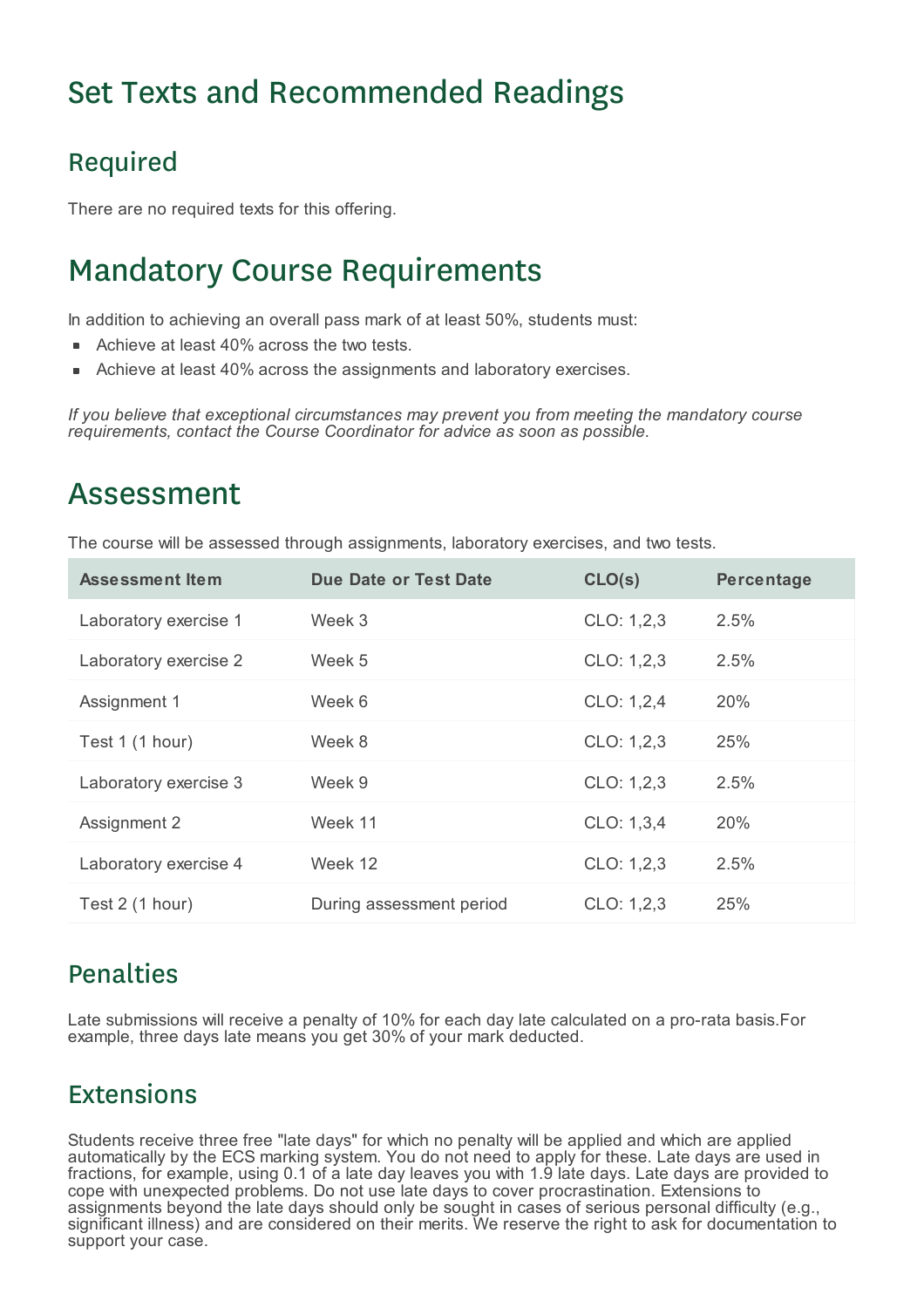#### Submission & Return

Laboratory exercises and assignments are submitted through the ECS assessment system. Marks and comments will also be returned through the ECS assessment system.

#### Marking Criteria

All assessment is marked by tutors or lecturers following a marking scheme produced by the lecturers when the assessment is developed.

#### Required Equipment

You are able to use the ECS computers for all the laboratory exercises and assignments but may find it more convenient to use your own, in which case you will need to use a Linux virtual machine such as Ubuntu with VirtualBox.

## **Workload**

The total workload for CYBR 171 is 150 hours. In order to maintain satisfactory progress in CYBR 171, you should plan to spend an average of 10 hours per week on this course. A plausible and approximate breakdown for these hours would be:

- Lectures and laboratories: 4 hours per week
- Consolidating lectured material, through readings, completion of exercises, worksheets: 3 hours per  $\blacksquare$ week
- Assignments: 3 hours per week

# Teaching Plan

See: https://ecs.wgtn.ac.nz/Courses/CYBR171\_2022T1/LectureSchedule

## Communication of Additional Information

All online material for this course can be accessed at https://ecs.wgtn.ac.nz/Courses/CYBR171\_2022T1/

## Links to General Course Information

- Academic Integrity and Plagiarism: https://www.wgtn.ac.nz/students/study/exams/integrity-plagiarism
- Academic Progress: https://www.wgtn.ac.nz/students/study/progress/academic-progess (including restrictions and non-engagement)
- Dates and deadlines: https://www.wgtn.ac.nz/students/study/dates  $\blacksquare$
- Grades: https://www.wgtn.ac.nz/students/study/progress/grades  $\blacksquare$
- Special passes: Refer to the Assessment Handbook, at https://www.wgtn.ac.nz/documents/policy/staff-policy/assessment-handbook.pdf
- Statutes and policies, e.g. Student Conduct Statute:  $\blacksquare$ https://www.wgtn.ac.nz/about/governance/strategy
- Student support: https://www.wgtn.ac.nz/students/support ×
- Students with disabilities: https://www.wgtn.ac.nz/st\_services/disability/
- Student Charter: https://www.wgtn.ac.nz/learning-teaching/learning-partnerships/student-charter É
- Terms and Conditions: https://www.wgtn.ac.nz/study/apply-enrol/terms-conditions/student-contractr.